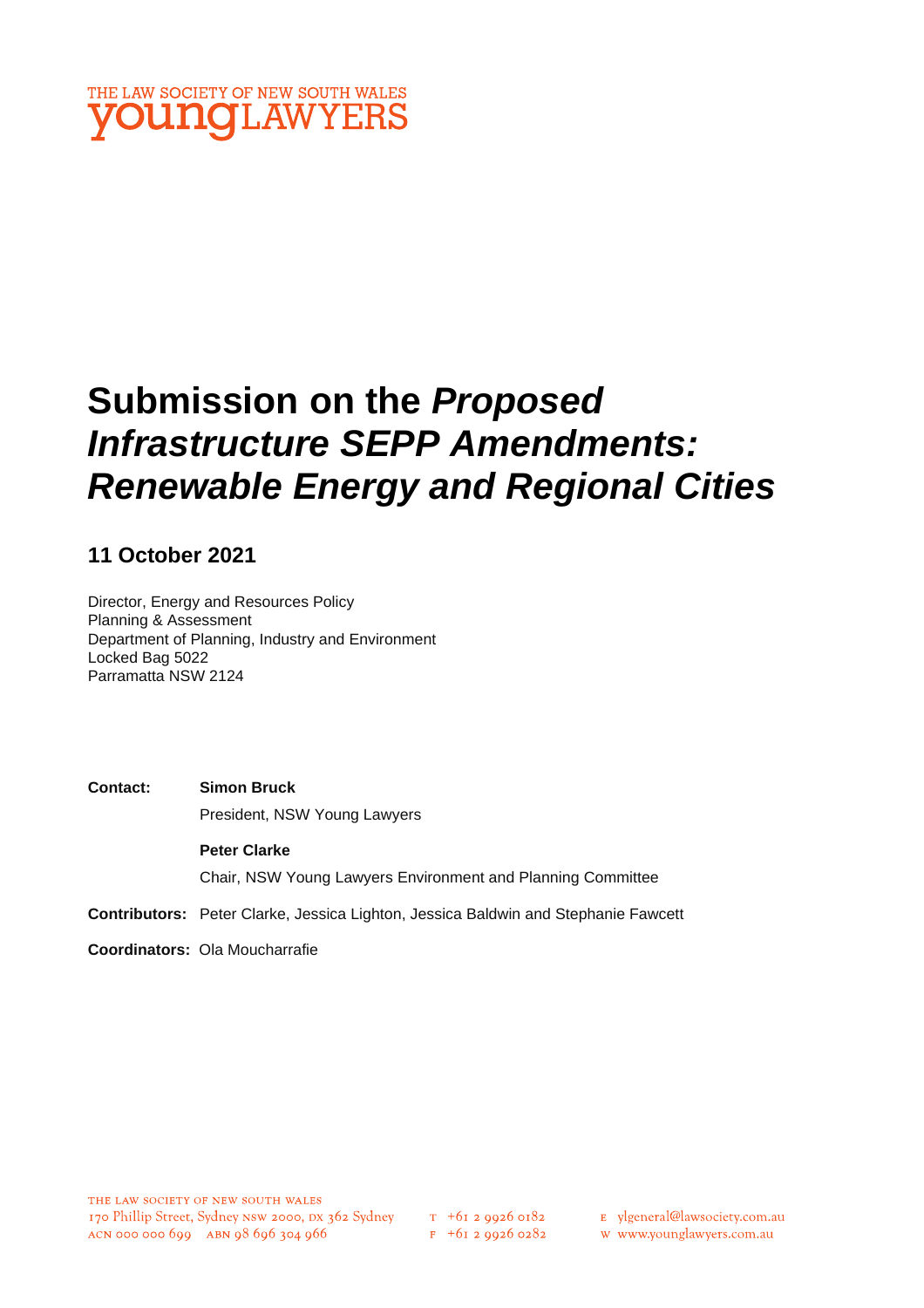### THE LAW SOCIETY OF NEW SOUTH WALES **OUNG**LAWYERS

The NSW Young Lawyers Environment and Planning Committee (**Committee**) make the following submission in response to the '*Proposed Infrastructure SEPP Amendments: Renewable Energy and Regional Cities'.*

### **NSW Young Lawyers**

NSW Young Lawyers is a division of The Law Society of New South Wales. NSW Young Lawyers supports practitioners in their professional and career development in numerous ways, including by encouraging active participation in its 15 separate committees, each dedicated to particular areas of practice. Membership is automatic for all NSW lawyers (solicitors and barristers) under 36 years and/or in their first five years of practice, as well as law students. NSW Young Lawyers currently has over 15,000 members.

NSW Young Lawyers accepts the science and wide-ranging effects of climate change, including as outlined by the United Nations Intergovernmental Panel on Climate Change in its leading expert reports. NSW Young Lawyers considers that Australia has the ability and a responsibility to rapidly reduce emissions and actively help to keep the world's emissions within its remaining 'carbon budget'.

NSW Young Lawyers recognises that there is a climate emergency, posing an unprecedented challenge for human rights and the rule of law. In order for there to be intergenerational equity and climate justice, as well as interspecies equity and ecological sustainability, the law needs to enable and require Australia to rapidly decrease  $CO<sub>2</sub>$  (and other greenhouse gas) emissions and to be legally accountable for their adverse contributions to the impacts of climate change.

The NSW Young Lawyers Environment and Planning Committee comprises of a group of approximately 250 members interested in our natural and built environment. The Committee focuses on environmental and planning law issues, raising awareness in the profession and the community about developments in legislation, case law and policy. The Committee also concentrates on international environment and climate change laws and their impact within Australia.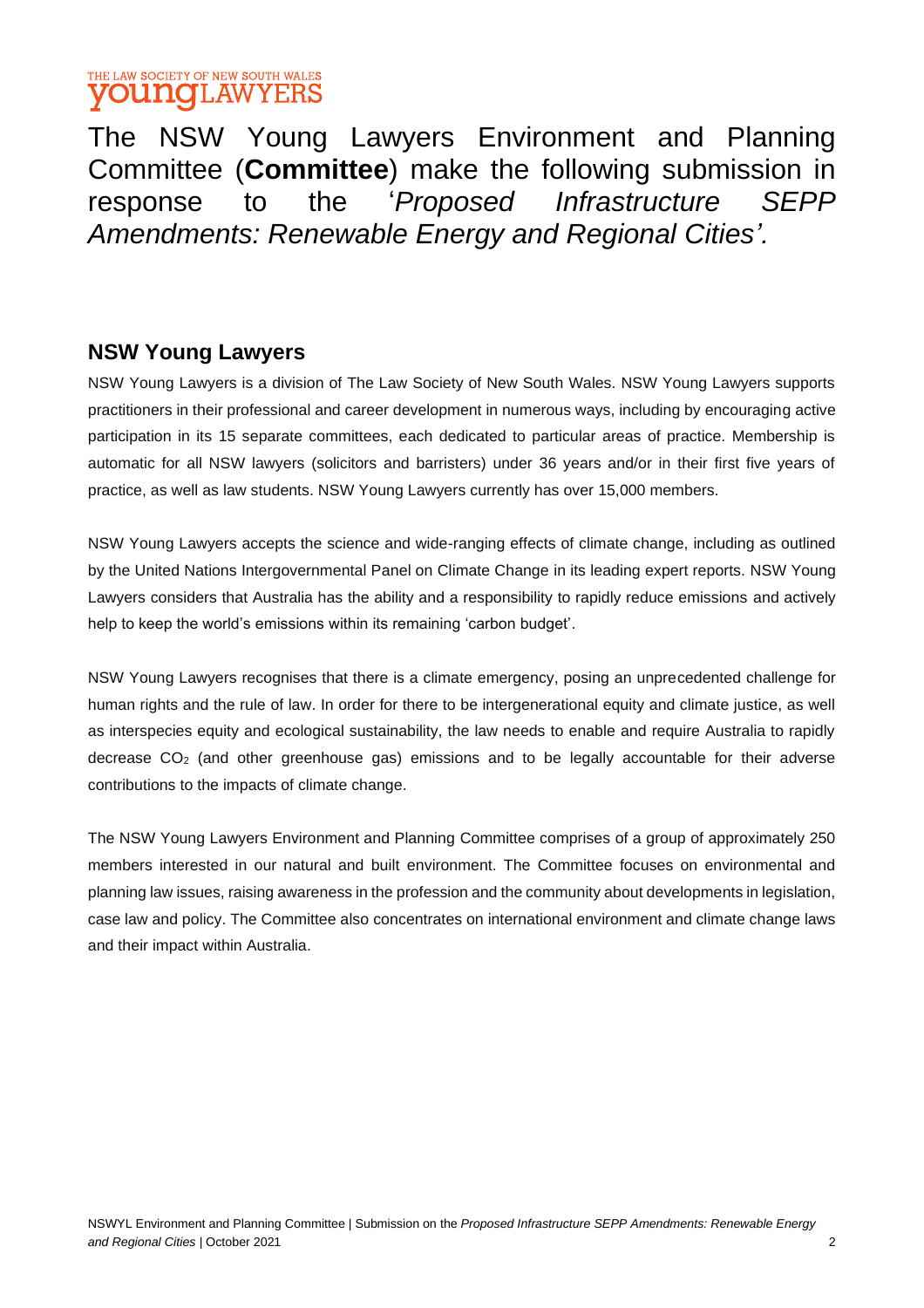### THE LAW SOCIETY OF NEW SOUTH WALES **YOUNGLAWYERS**

# **Introduction**

The Committee welcomes the opportunity to comment on the State Environmental Planning Policy (Infrastructure) 2007 (**Infrastructure SEPP**) of the proposed amendments 1 and 2 of the *Proposed Infrastructure SEPP Amendments: Renewable Energy and Regional Cities - Explanation of Intended Effects* dated September 2021 (**EIE**).

# **Summary of Recommendations**

- 1. That the Renewable Energy Zones and proposals as set out in the EIE should not create disproportionate 'red tape' for utility scale renewable projects.
- 2. That the proponent should not be required to address utility scale renewable projects considerations in two separate instruments, as well as during the consultation process.
- 3. That consideration for utility-scale solar and wind energy proponents are better addressed under Local Environmental Plans **(LEPs**).
- 4. That amendments should be informed by local knowledge.
- 5. That the NSW Right to Farm Policy be taken into account in this review and agriculture land use conflicts be taken into account as part of the proposed amendments to the Infrastructure SEPP.
- 6. That that the two standalone definitions in the Proposal be expressly stated as nominate permissible uses rather than merely included as part of a group term.
- 7. That the two standalone definitions in the Proposal be rephrased as follows:
	- a. *Utility-scale Solar Energy System –* means a photovoltaic electricity system used for the purpose of generating electricity *primarily* for export to the electricity grid.
	- b. *Utility-scale Wind Turbine System*  means a system comprising wind turbines used for the purpose of generating electricity *primarily* for export to the electricity grid.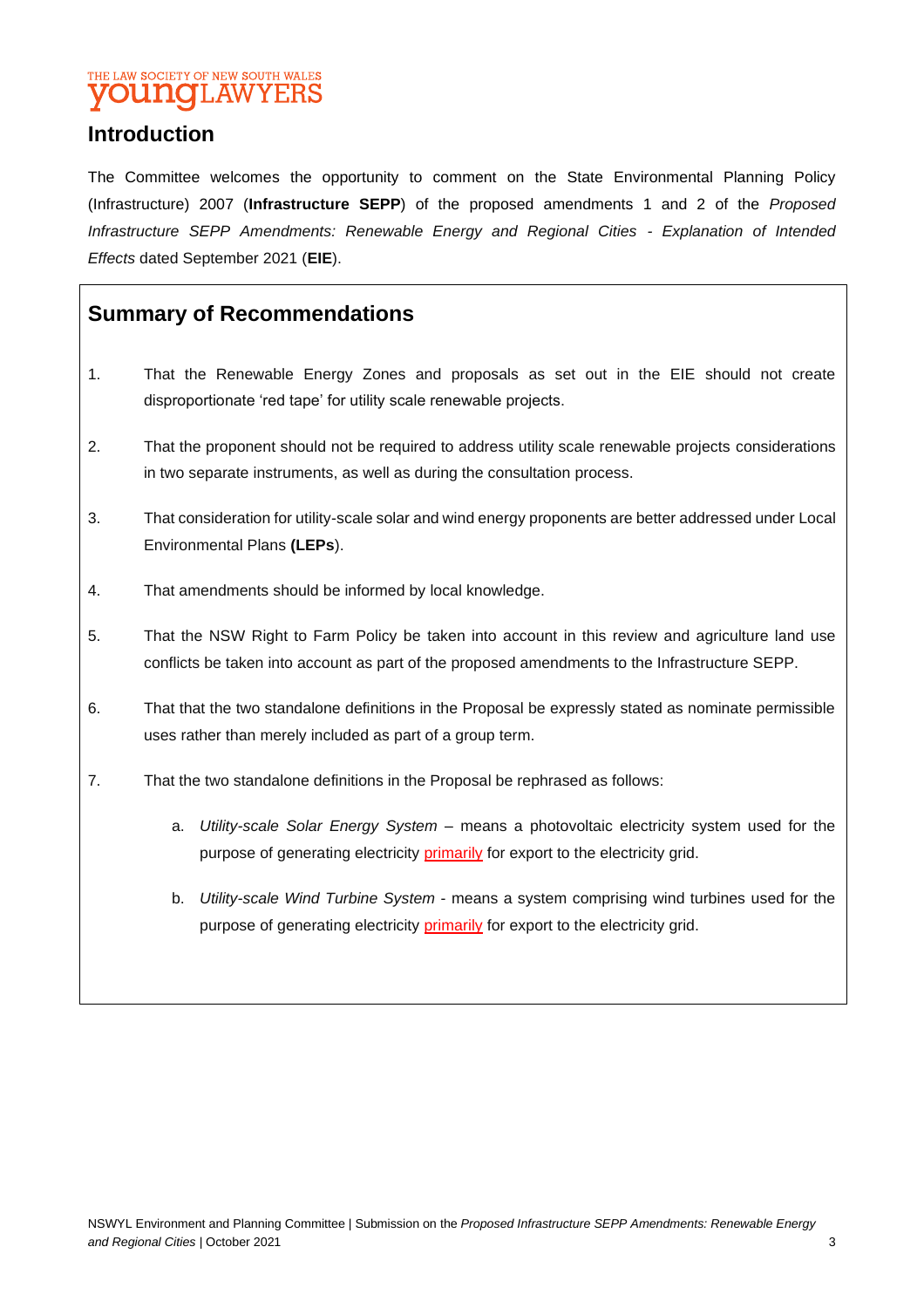THE LAW SOCIETY OF NEW SOUTH WALES **YOUNGLAWYERS** 

# **Amendment 1 – Matters of Consideration for Utility-Scale Solar and Wind**

#### **Whether the role of concurrence should be retained**

- 1. The Committee welcomes the shift towards renewables from fossil fuels, especially coal, as part of the NSW Net Zero Plan. However, the Committee is concerned that the proposed amendments to the Infrastructure SEPP in the EIE may be superfluous and represent disproportionate "red tape" for utility scale renewable projects that are already forced to take into account planning controls under the specific LEPs when seeking development consent.
- 2. The Committee sees a potential conflict between the development of the Renewable Energy Zones (**REZs**) and the proposals as set out in the EIE.

**Recommendation 1: That the Renewable Energy Zones and proposals as set out in the EIE should not create disproportionate 'red tape' for utility scale renewable projects.** 

### **Are the additional considerations put forward by the proposed amendment already protected in other instruments?**

- 3. While it may be important for planning purposes to ensure that utility-scale solar and wind energy developments are not situated so closely to regional cities that it does not provide those cities with any room to expand, the additional considerations proposed by amendment 1 of the EIE appear to be unnecessary.
- 4. Firstly, the proposed amendments appear to duplicate the considerations contained in the provisions of LEPs, that proponents are required to address and consent authorities are required to take into consideration under Section 4.15 of the *Environmental Planning and Assessment Act 1979* (NSW) (**EP&A Act**).
- 5. LEPs set out a number of aims and objectives which are desirable of developments within a specified area. These aims and objectives will differ depending on the area for which the LEP applies, which take into account the uniqueness of each area the subject of an LEP.
- 6. Proponents are expected to address the aims of the applicable LEP and the objectives of the zone in the application process, including how a proposal promotes or preserves these aims and objectives. Similarly, consent authorities are required to take into consideration the provisions of such instruments when determining a development application.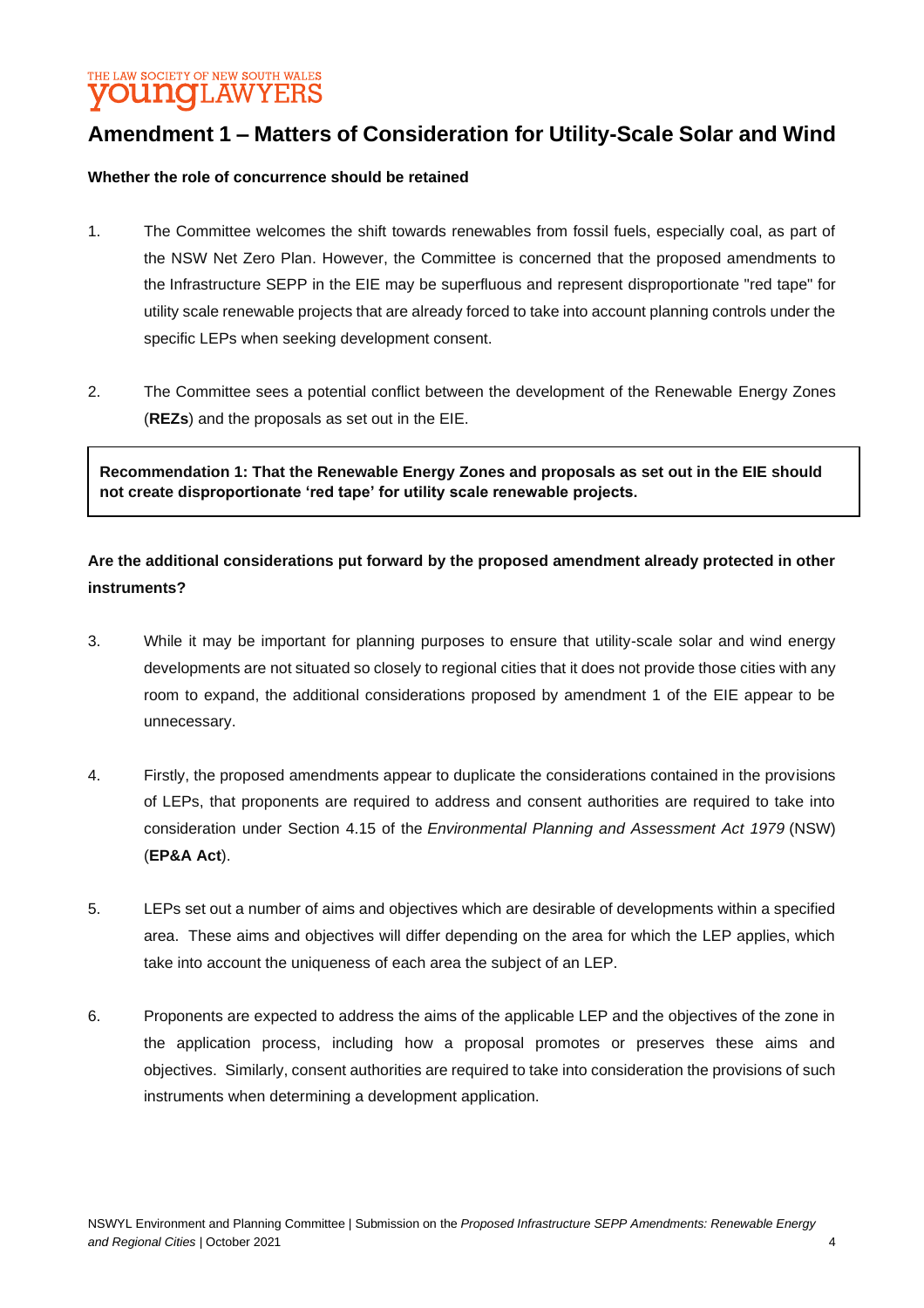- 7. For example, in the RU1 Primary Production zone of the *Mid-Western Regional Local Environmental Plan 2012* (**MWLEP**), a zone within which electricity generating works is permitted, the objectives include:
	- (a) *To minimise the fragmentation and alienation of resource lands.*
	- (b) *To minimise conflict between land uses within this zone and land uses within adjoining zones.*
	- (c) *To maintain the visual amenity and landscape quality of Mid-Western Regional by preserving the area's open rural landscapes and environmental and cultural heritage values.*
	- (d) *To promote the unique rural character of Mid-Western Regional and facilitate a variety of tourist land uses.*
- 8. These objectives are in addition to the aims of the MWLEP. The aims of the MWLEP are broad and apply to the land regardless of the zoning, for example, protecting expansive areas by 'conserving the significant visual elements that contribute to the character of the towns, such as elevated land and the rural character of the main entry corridors into the towns'.
- 9. It is not unusual for proposed solar and wind developments to be determined by way of refusal where the reasons for refusal include that the proposed development was contrary to the aims or objectives of the relevant LEP.
- 10. LEPs are therefore uniquely positioned to capture the necessary considerations to reflect the values of a zone within a particular area. In relation to land which contains an important scenic quality or landscape character, some LEPs contain maps which identify certain land as 'Visually Sensitive Land'. In areas mapped as 'visually sensitive', consent authorities must be satisfied that the proposal will complement the visual setting before they may grant consent.
- 11. If the proposed amendment is implemented, then proponents will be required to address such considerations in two separate instruments, including during the consultation process. This is simply unnecessary.

**Recommendation 2: That the proponent should not be required to address utility scale renewable projects considerations in two separate instruments, as well as during the consultation process.**

#### **Land use conflicts**

12. Amendment 1 in the EIE is focused towards avoiding land use conflicts as regional cities sprawl and expand.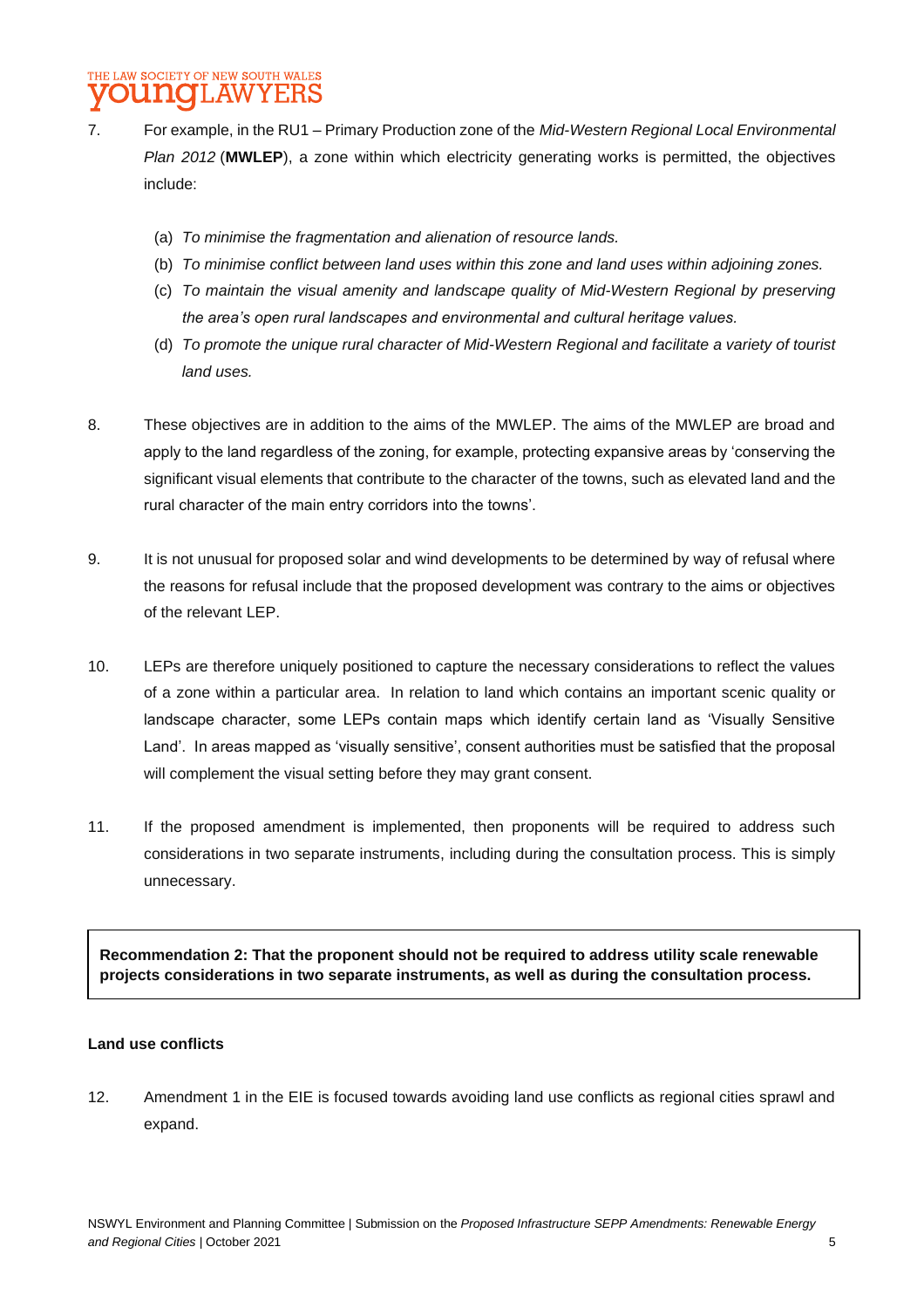### THE LAW SOCIETY OF NEW SOUTH WALES **OUNCLAWYERS**

- 13. The Committee welcomes a forward planning approach to land use planning in order to reduce land use conflicts, but requests that the Department consider whether this should be incorporated into LEPs rather than using an amendment to the Infrastructure SEPP.
- 14. In the Committee's view, the amendments should be informed by local knowledge as the EIE is focused on considerations of local character, scenic quality, and people's enjoyment of the landscape. The Committee recommends that local knowledge and consultation should include engagement with local Indigenous communities.
- 15. Additionally, the Committee understands that the NSW Agriculture Commissioner will lead a review of the NSW Right to Farm Policy in the last 12 months. The Committee would welcome the consideration of this review and agricultural land use conflicts as part of the proposed amendments to the Infrastructure SEPP.
- 16. In summary, the Committee submits that the proposed amendment 1 of the EIE creates unnecessary hurdles for utility-scale solar and wind energy proponents. LEPs are better placed to address land use conflicts, future growth areas, and the impact a proposed development will have on the scenic quality and landscape character of a regional city.

**Recommendation 4: That the NSW Right to Farm Policy be taken into consideration in this review and agriculture land use conflicts be taken into account as part of the proposed amendments to the Infrastructure SEPP.**

**Recommendation 5: That consideration for utility-scale solar and wind energy proponents are better addressed under LEPs.** 

# **Amendment 2 - Standalone Definitions for Utility-Scale Solar and Wind**

- 17. The Committee welcomes and agrees with the proposal to add stand-alone definitions for utility-scale solar and wind energy development (**Proposal**) to encourage the orderly and economic use of land for renewable energy generation outside of the nominated REZs throughout NSW.
- 18. The Committee appreciates that the Proposal is intended to work alongside proposed Amendment 2 comprising part of the "Proposed Infrastructure SEPP amendments: Electricity generating works or solar energy systems" released by the Department for exhibition last month, specifically to amend the definition of 'solar energy systems' in the Infrastructure SEPP (**Prior Amendment**). It is entirely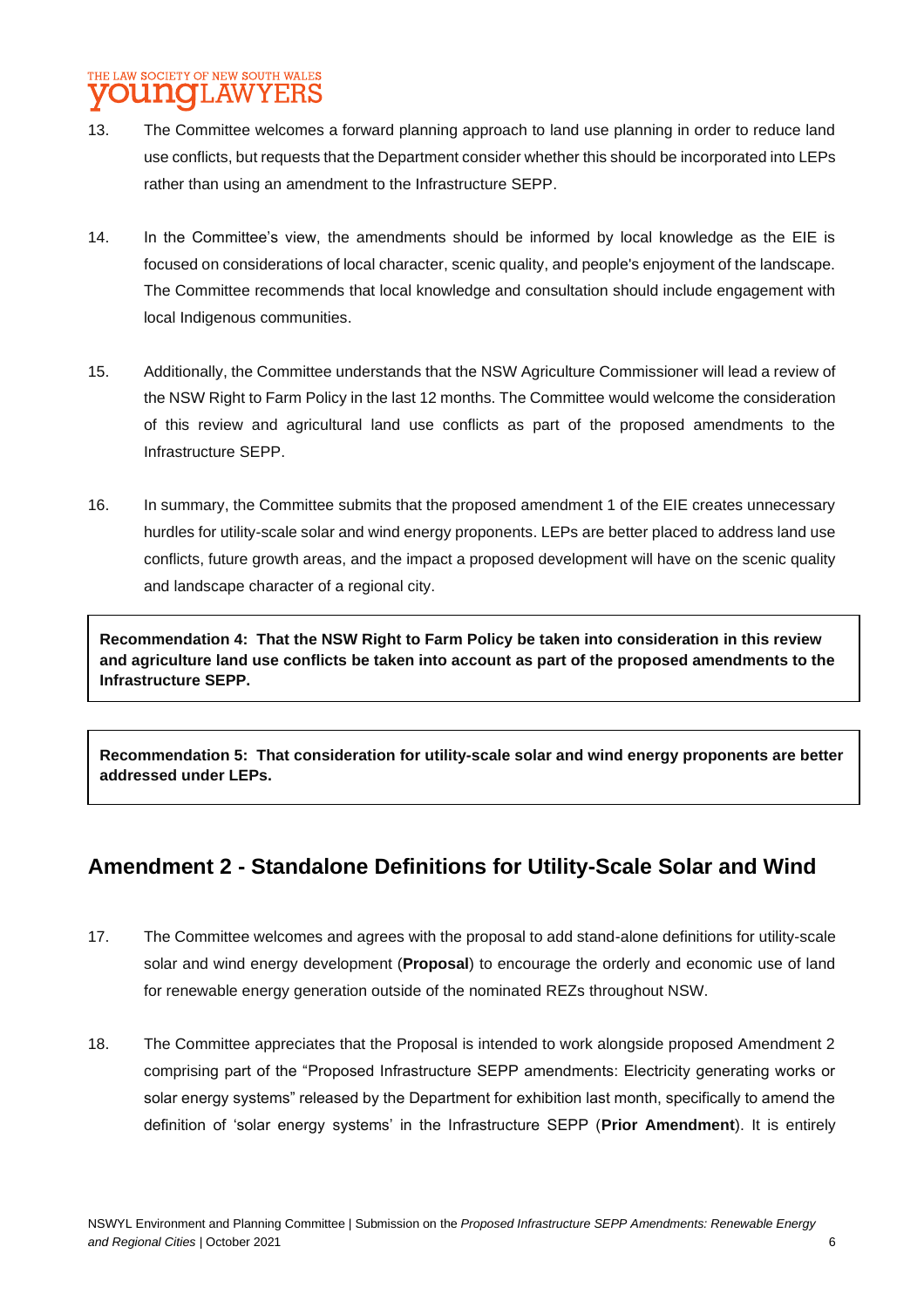### THE LAW SOCIETY OF NEW SOUTH WALES **OUNGLAWYERS**

reasonable and sensible for a household energy system to be treated differently to a commercial solar farm.

- 19. However, the Committee recommends that the wording of the amendment set out in the Proposal be rephrased. For instance, [Planning Circular PN 11-003](https://www.planning.nsw.gov.au/-/media/Files/DPE/Practice-notes/preparing-leps-using-the-standard-instrument-definitions-2011-03-10.pdf?la=en) contains a 'group term definition' concept that the EIE appears to contemplate being adopted in the Proposal, such that the group term 'electricity generating works' includes both 'Utility-scale Solar Energy Systems' and 'Utility-scale Wind Turbine Systems' as innominate permitted uses.
- 20. Therefore, to ensure there can be no ambiguity that 'electricity generating works' are permissible on certain land pursuant to the Infrastructure SEPP, the Committee believes that both 'Utility-scale Solar Energy Systems' and 'Utility-scale Wind Turbine Systems' should be clearly expressed as being nominate permitted uses (rather than as innominate permitted uses if 'electricity generating works' is a nominate permitted use).
- 21. This ambiguity has, in the context of other SEPPs, led to considerable uncertainty and unnecessary litigation (for example, the *State Environmental Planning Policy (Sydney Region Growth Centres) 2006*  which contains Precinct Plans that adopt the 'group terms' concept in an ambiguous way and have led to a spate of current Court proceedings).

**Recommendation 6: That the two standalone definitions in the Proposal be expressly stated as nominate permissible uses rather than merely included as part of a group term.**

- 22. The Committee recommends that the definitions in the Proposal be amended to reflect the fact that many medium-scale PV arrays (to use the example in the Prior Amendment, 'large warehouses or industries with a significant number of solar panels used to generate electricity for their own use') do not have sufficient space for (or are unable to feasibly purchase sufficient numbers of) batteries to store excess electricity.
- 23. Many of these medium scale systems have been installed primarily on the basis that all of their running costs, and eventually the entirety of their installation costs, will be paid back over a number of years by way of directly selling surplus electricity back to the grid. It is important, therefore, to ensure that such medium scale systems are not caught by the limitations inherent in the definitions set out in the Proposal (specifically in relation to solar energy systems).
- 24. Although similar medium-scale wind turbine systems are incredibly rare, the Committee recommends that the wind turbine system definition be similarly amended to ensure consistency between the two definitions and to establish an element of 'future-proofing' to the wind turbine system definition in the event of future technologies generating an increased demand for medium-scale systems.